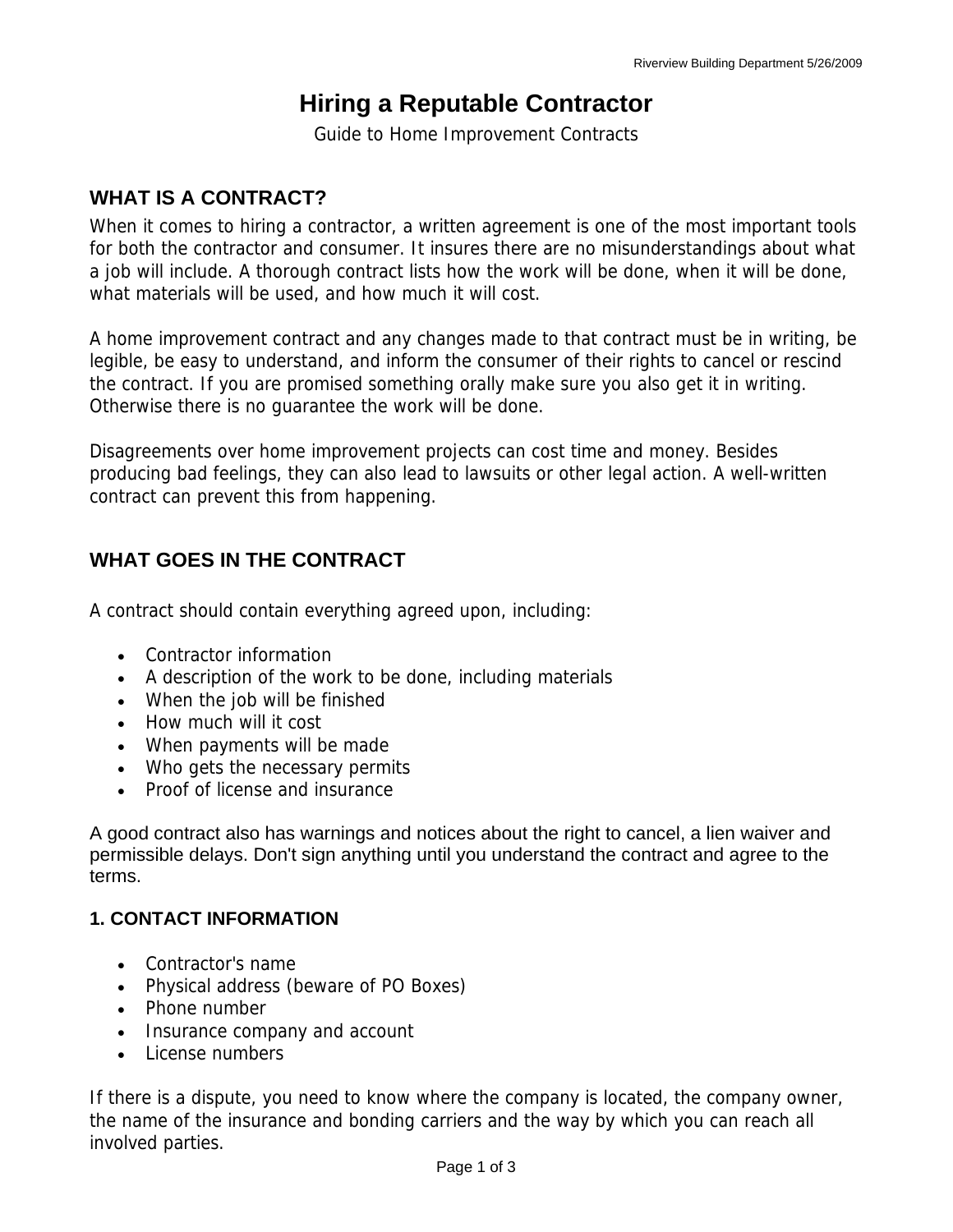### **2. SCOPE OF WORK**

Require a complete description of the work to be done. This includes the overall scope of the work as well as individual aspects of the project: electrical, plumbing, finish carpentry, masonry, etc. The type and quality of all materials should be spelled out. Make allowances for fixtures, floor coverings, etc. that are sufficient to provide the level of quality you require.

#### **Describing the job:**

The contract should be as specific as possible regarding all materials to be used, such as the quality, quantity, weight, color, size, or brand name as it may apply.

The Right Way Install kitchen cabinets manufactured by Company XYZ, model ABC, per plan Paint indoor entry (per plan) using brand X paint, color ABC, two coats, with preparation described in next paragraph. Brand X kitchen faucet in style ABC and color BCS. The Wrong Way Install some cabinets Paint the entry Replace kitchen fixtures Make sure the contract includes everything that is agreed upon, including complete cleanup and removal of debris and materials and any special requests like saving lumber for firewood or saving certain materials or appliances.

In addition, indicate all large equipment that will remain on site for extended periods, such as scaffolding or cement mixers. If you have architectural plans, include them in this section as well.

If you decide to change the scope of the work during the job by either adding or subtracting items, you should make sure there is a written change order with project cost and timing changes signed off on by both the contractor and homeowner.

## **3. PROJECT SCHEDULE**

Define the project's start date, and secure from your contractor the approximate length of time it will take to complete. Ask what potential conflicts might arise due to other projects with which your contractor is concurrently involved. You might find that a contractor is reluctant to sign a contract that includes late penalty clauses, but it still may be an item that you might want to pursue. Finally, specify the time that workers will arrive and depart each day and mention the days, if any, that they are not to work.